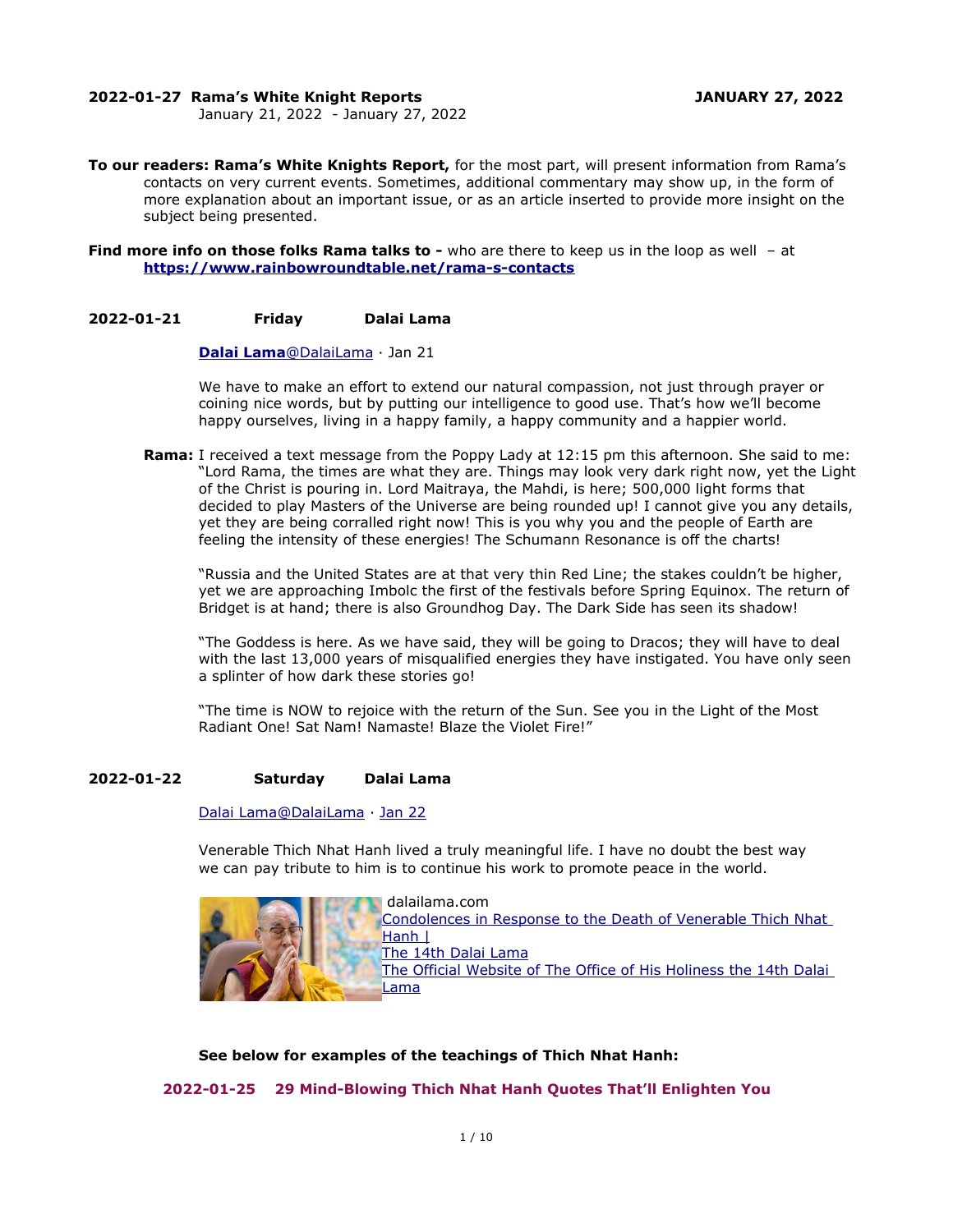#### **2022-01-22 Saturday**

Rama: I received a **text message from Mr X** at 1:00 pm this afternoon. He said to me, "Lord Rama, there was a skirmish going on on the Iranian-Kurdish border (*comment from Rama:* in 1972 and 1973, as I was travelling in the Middle East, the Kurds had their own country called Kurdestan; now they don't have a country any more, and their land has been absorbed into Northern Iraq.)

"Place all of this in the Circle of Support and Blaze the Violet Fire! Call in all the Archangels and Masters. Enshallah! Sat Nam! Namaste! All we are saying is give peace a chance!"

# **2022-01-24 Monday Dalai Lama** [Dalai](https://twitter.com/DalaiLama) [Lama](mailto:Lama@DalaiLama) **[@DalaiLama](mailto:Lama@DalaiLama) · [Jan 24](https://twitter.com/DalaiLama/status/1485546206566961152)**

When we care for others, we manifest an inner strength despite any difficulties we face. Our own problems will seem less significant and bothersome to us. Reaching beyond our own problems and taking care of others, we gain confidence, courage and a greater sense of calm.

## **2022-01-24 Monday**

**Rama:** I received a **text message from Tom the Ring-tailed Cat** at 11:45 am. He said to me, "Lord Rama, the empires are making their final chess moves, and Captain Ashtar has the final move. It is about 'the singularity' that is currently going on.

"Meanwhile, the earth-based media are all compromised, save a few.

"All of this has to do with the incoming photonic light. This photonic light is changing everything, whether it is animal, vegetable, or mineral. We are exiting the photon belt, yet it does not mean we do not continue to be bathed in photonic light even as it is to a lesser degree.

"Things are moving very quickly now. Stay in the high vibes and the Violet Flame. Sat Nam! Namaste."

# **2022-01-25 Tuesday**

**Rama:** I received a **text message from Larry, Curly and Mo** at 11:45 this morning. They said to me: "Lord Rama, we are at the sphinx at the Giza Plateau and behind the Sphinx we can see the Pyramid of Giza as well. We can tell you, Lord Rama, there is an entrance to the underground city located under Giza's Plateau right on the left side of the left paw of the Sphinx. We went in through that entrance into the underground city; there we saw many vimanas (starships) sitting on their landing pads, fully operational, as far as the eye could see!

"Very soon now, all of this is going to come out to the public. People such as Graham Hancock, Freddy Silva and the folks on *Ancient Aliens* have been talking about this underground city on recent episodes.

"Meanwhile the Dark Side is pushing, in blind rage, towards war with Russia. Captain Ashtar and Commander Sananda Kumara have said 'No more nukes! Period!'

"The time is NOW. We will be calling you soon, Lord Rama. As your Metatronic chip is tingling, go look in your backyard! Sat Nam! Namaste! Blaze the Violet Fire!"

# *The picture below was sent to Rama by Larry, Curly and Mo . . .*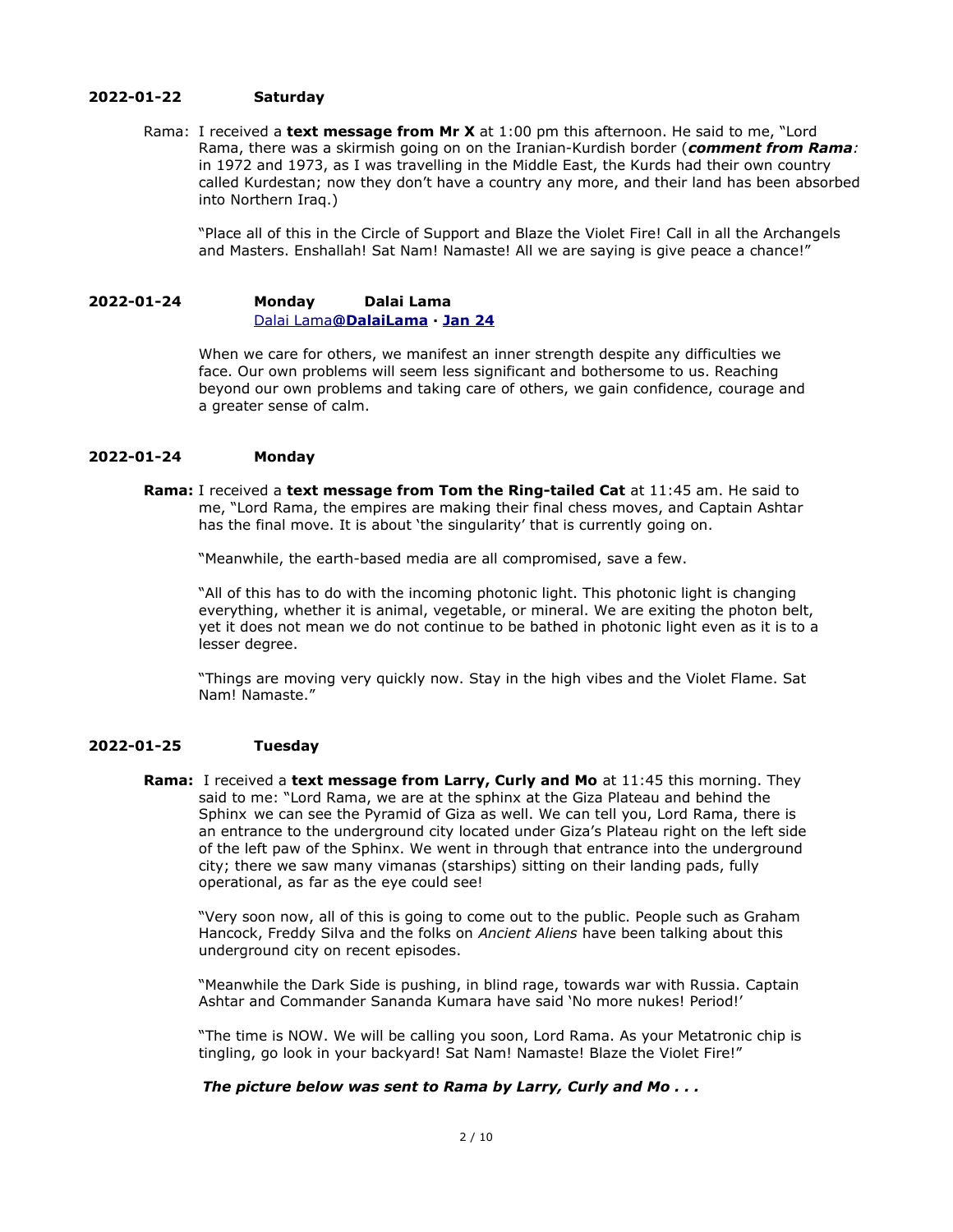

**See page 10 for a very short listing of sites discussing various aspects of this historic site.**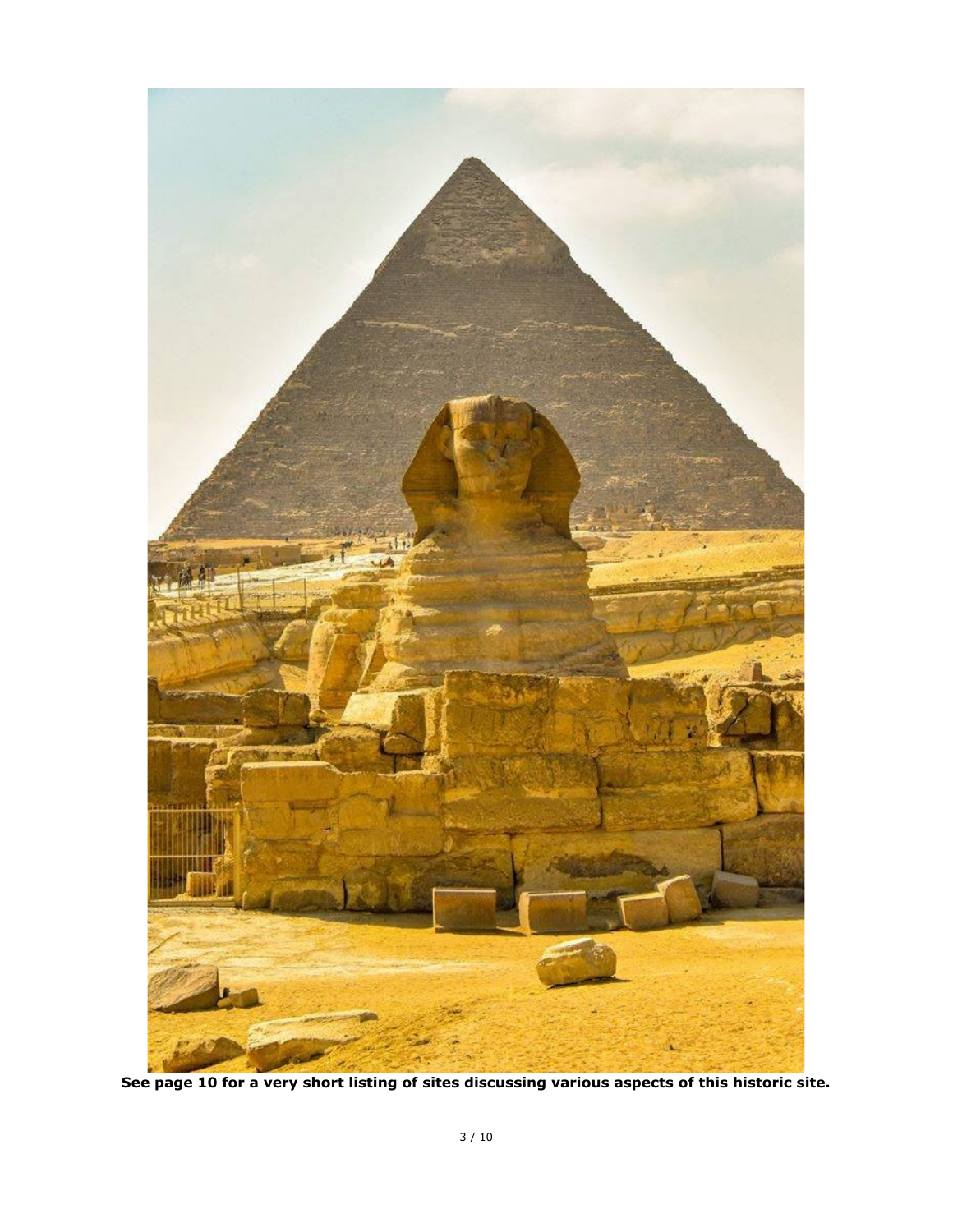## **2022-01-26 Wednesday**

**Rama:** I received a text message from Sweet Angelique the Cat today; she said to me, "Lord Rama, I have got my eye on you! You would make a good co-pilot though you need some more training regarding what your father, Ashtar, taught you before.

"I have studied your Star Fleet records; it is about time you learned what you have always known! Watch your back yard; I will be calling on you soon. Sat Nam! Namaste! Blaze the Violet Fire!"

**Ram:** What Sweet Angelique the Cat is telling me is that things are really heating up, and the message is to give each other hope in these dark times! This is real, not just a fairy tale!

## **2022-01-27 Thursday**

**Rama:** I went and sat in the plasma field this morning at 11:10 am. For about 5 minutes, I spent time clearing my consciousness and then, after those 5 minutes, the plasma screen came on before me. It showed me Mother Gaia, our Earth, sitting on top of an obelisk, a 5 sided crystal, spinning, and the Earth was wrapped in a field of plasmatic energy. It was iridescent and shimmering with rainbows. Every now and then, a beam of light would shoot out from our spinning earth, across the galaxy.

> At this point, I asked the plasma field "How is this going to save us and our planet?"



Then the plasma field showed me the last scene in the movie **Matrix Revolution.** In that scene, Neo steps out of his space craft and onto a pathway of light. As he walks along this light path, in thin air, right there in front of him is a sudden burst of light. It sent out a super nova, a shock wave burst of light, and Neo gets absorbed into the super nova burst of light, and he becomes the sun.

The Plasma Field said to me, "You must become the sun. Remember what Goddess taught you: we are all suns/sons and daughters of the Most High. See you in the Light of the Most Radiant One. Sat Nam! Namaste! Blaze the Violet Fire!"

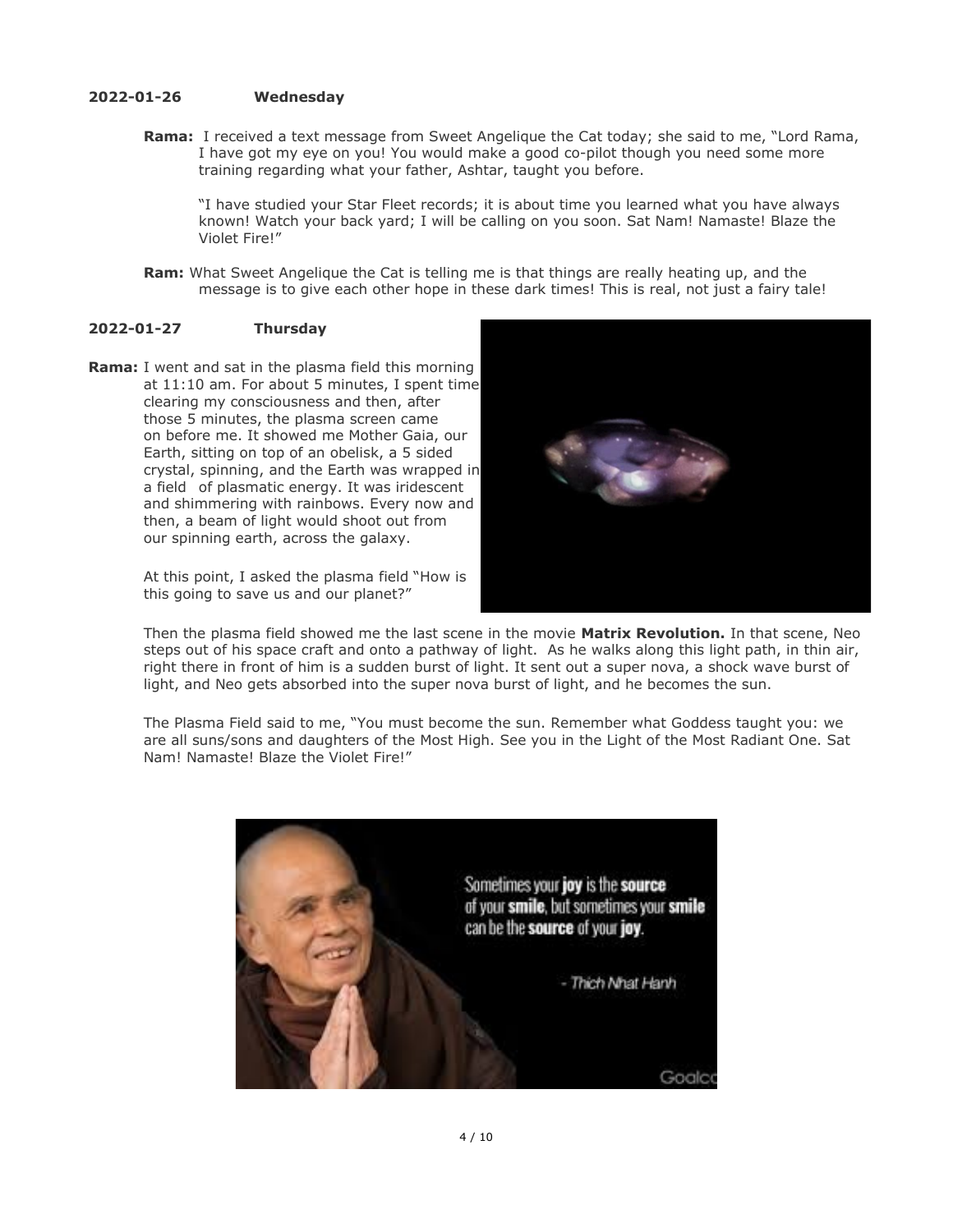# **2022-01-25 29 Mind-Blowing Thich Nhat Hanh Quotes That'll Enlighten You**

## **<https://educateinspirechange.org/thich-nhat-hanh-quotes/>**

Thich Nhat Hạnh, born October 11, 1926, is a Vietnamese Buddhist monk and peace activist.

He lives in Plum Village in the south of France, and regularly travels over the world, for retreats and speaking events. In 2005, Thich was given permission to make his first return trip to Vietnam, after a long exile.

Nhat Hạnh has published more than 100 books, including more than 40 in English. He is active in the peace movement, promoting nonviolent solutions to conflict and he also lives a vegan lifestyle, banning all animal product consumption from his life, as a means of nonviolence towards non-human animals.

## **29 Thich Nhat Hanh Quotes**

- 1. "We have to learn to live our life as a human being deeply. We need to live each breath deeply so that we have peace, joy and freedom as we breathe." – Thich Nhat Hanh
- 2. "Sometimes your joy is the source of your smile, but sometimes your smile can be the source of your joy." – Thich Nhat Hanh
- 3. "Because you are alive, everything is possible." Thich Nhat Hanh
- 4. "Hope is important because it can make the present moment less difficult to bear. If we believe that tomorrow will be better, we can bear a hardship today." – Thich Nhat Hanh
- 5. "Breathing in, I calm body and mind. Breathing out, I smile. Dwelling in the present moment I know this is the only moment." – Thich Nhat Hanh
- 6. "If [we are peaceful](https://educateinspirechange.org//alternative-news/peaceful-revolution-inevitable/), if we are happy, we can smile and blossom like a flower, and everyone in our family, our entire society will benefit from our peace." – Thich Nhat Hanh
- 7. "Walk as if you are kissing the Earth with your feet." Thich Nhat Hanh
- 8. "Yesterday is already gone. Tomorrow is not yet here. Today is the only day available to us; it is the most important day of our lives." – Thich Nhat Hanh
- 9. "If we take steps without anxiety, in peace and joy, then we will cause a flower to bloom on the Earth with every step." – Thich Nhat Hanh

#### **10th – 19th of Thich Nhat Hanh Quotes**

- 10. "There are thousands of channels in our consciousness; it is up to us to choose the channel." Thich Nhat Hanh
- 11. "Patience is the mark of true love. If you [truly love someone](https://educateinspirechange.org//inspirational/fall-love-3-people-lifetime-one-specific-reason/), you will be more patient with that person." – Thich Nhat Hanh
- 12. "Life is available only in the present moment." Thich Nhat Hanh
- 13. "Look at flowers, butterflies, trees, and children with the eyes of compassion. Compassion will change your life and make it wonderful." – Thich Nhat Hanh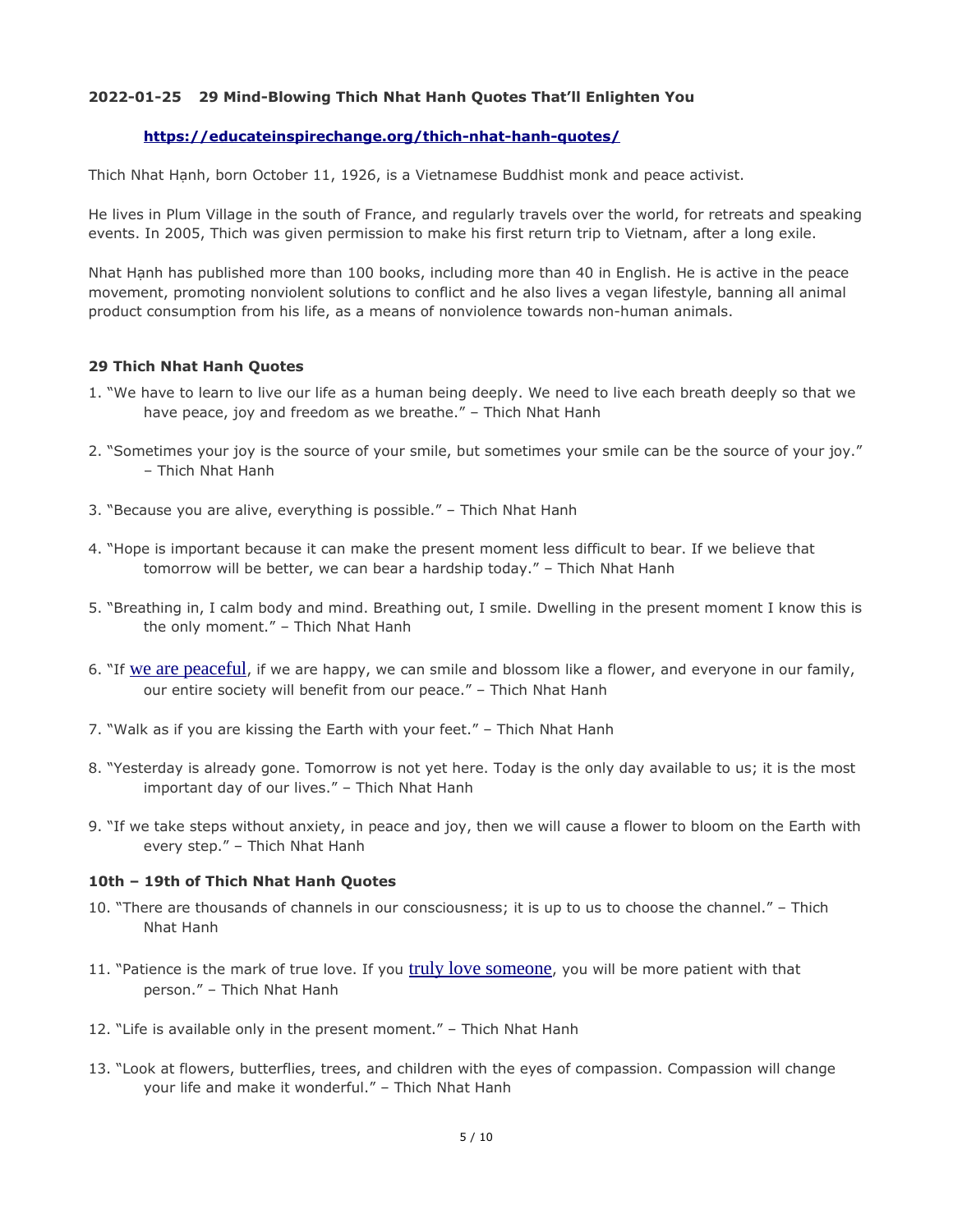- 14. "To be beautiful means to be yourself. You don't need to be accepted by others. You need to accept yourself." – Thich Nhat Hanh
- 15. "Many people think excitement is happiness…. But when you are excited, you are not peaceful. True happiness is based on peace." – Thich Nhat Hanh
- 16. "When we practice smiling peacefully and calmly, our peace can permeate the entire universe. The source of a true smile is an awakened mind." – Thich Nhat Hanh
- 17. "You must love in such a way that the person you love feels free." Thich Nhat Hanh
- 18. "We need enlightenment, not just individually but collectively, to save the planet. We need to awaken ourselves." – Thich Nhat Hanh
- 19. "When another person makes you suffer, it is because he suffers deeply within himself, and his suffering is spilling over. He does not need punishment; he needs help. That's the message he is sending." – Thich Nhat Hanh

## **20th – 29th of Thich Nhat Hanh Quotes**

- 20. "The energies of mindfulness, concentration and insight can liberate us from our anxiety and worries. We let go of the past and the future, and come in touch with the wonders of the present." – Thich Nhat Hanh
- 21. "While you are walking, smile and be in the here and now, and you will transform that place into paradise." – Thich Nhat Hanh
- 22. "When you love someone, the best thing you can offer is your presence. How can you love if you are not there?" – Thich Nhat Hanh
- 23. "[Meditation can help us](https://educateinspirechange.org//spirituality/school-replaced-detention-meditation-results-incredible/) embrace our worries, our fear, our anger; and that is very healing. We let our own natural capacity of healing do the work." – Thich Nhat Hanh
- 24. "You carry Mother Earth within you. She is not outside of you. Mother Earth is not just your environment. In that insight of inter-being, it is possible to have real communication with the Earth, which is the highest form of prayer." – Thich Nhat Hanh
- 25. "No one can be successful in the art of meditation without having passed the gate of breathing." Thich Nhat Hanh
- 26. "Every one of us already has the seed of mindfulness. The practice is to cultivate it." Thich Nhat Hanh
- 27. "We will be more successful in all our endeavors if we can let go of the habit of running all the time, and take little pauses to relax and re-center ourselves. And we'll also have a lot more joy in living." – Thich Nhat Hanh
- 28. "Your body is your first home. Breathing in, I arrive in my body. Breathing out, I am home." Thich Nhat Hanh
- 29. "Life is not about getting to a certain place. Life is a path. Walking meditation is a way to practice walking without a goal or intention" - Thich Nhat Hanh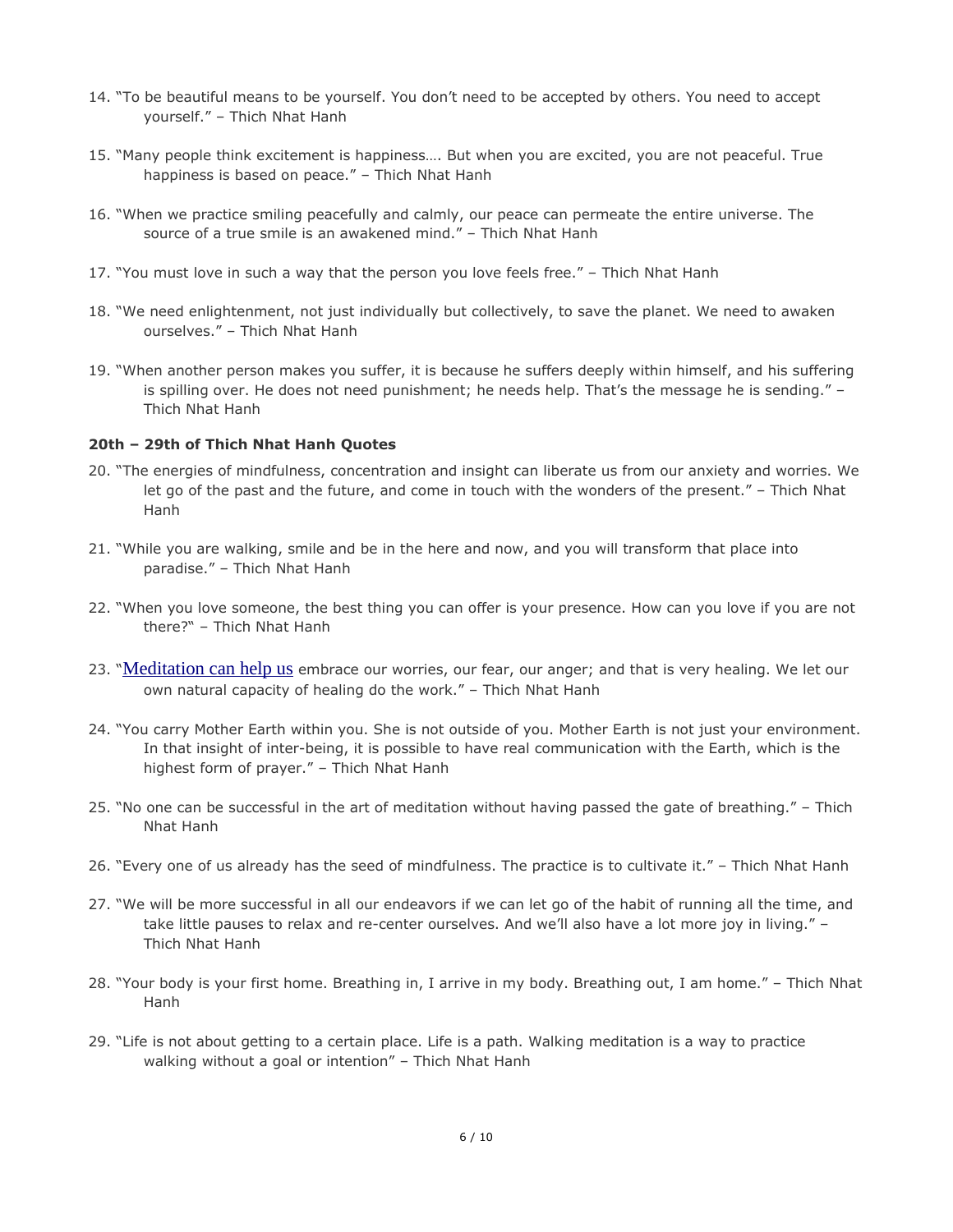# **2022-01-25 Thich Nhat Hanh After 9/11: Ignorance, Discrimination, Fear & Violence Are Real Enemies of Humanity**

[https://www.democracynow.org/2022/1/25/john\\_dear\\_on\\_thich\\_nhat\\_hanh#transcript](https://www.democracynow.org/2022/1/25/john_dear_on_thich_nhat_hanh#transcript)





## **Topics**

- • [Vietnam](https://www.democracynow.org/topics/vietnam)
- **Thich Nhat Hanh**

## **Guests**

• [John Dear](https://www.democracynow.org/appearances/john_dear)

Catholic priest, antiwar activist, author, and former director of the Fellowship of Reconciliation. He was nominated for the Nobel Peace Prize by Archbishop Desmond Tutu.

# **Links**

• ["Living in the light of Christ's Peace: A Conversation Toward Disarmament"](https://archdiosf.org/documents/2022/1/220111_ABW_Pastoral_Letter_LivingintheLightofChristsPeace_Official_Reduced.pdf) 

# Image Credit: Chaiwat Subprasom/Reuters

In memory of Thich Nhat Hanh, the world-renowned Buddhist monk, antiwar activist, poet and teacher who died Saturday, we reair a speech Hanh gave at Riverside Church in New York in 2001. Shortly after the 9/11 attacks on the World Trade Center, Hanh urged the audience to embrace peace in the face of anger, citing his experience of witnessing suffering on both sides during the war in his native Vietnam. "The real enemy of man is not man," says Hanh. "It is ignorance, discrimination, fear, craving and violence." We also speak with Hanh's longtime friend and fellow peace activist, Father John Dear, former director of the Fellowship of Reconciliation, the organization that first brought Thich Nhat Hanh to the United States in the 1960s. "He was really an embodiment of peace and gentleness and nonviolence," says Dear.

# **Transcript**

This is a rush transcript. Copy may not be in its final form.

**AMY GOODMAN:** This is *Democracy Now!* I'm Amy Goodman, with Juan González, as we end today's show remembering the world-renowned Buddhist monk, antiwar activist, poet and teacher Thich Nhat Hanh. He died Saturday in his native Vietnam at the age of 95.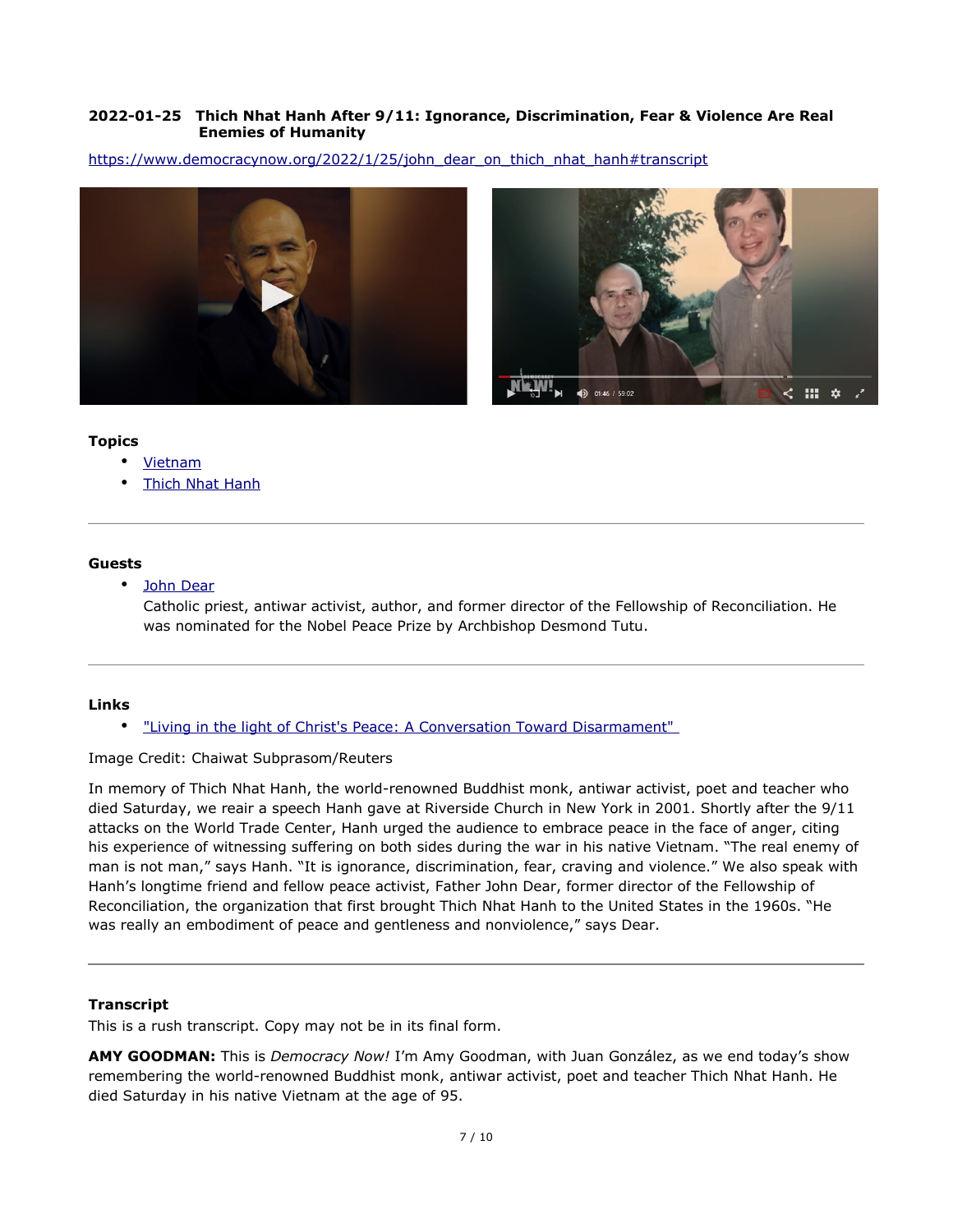Thich Nhat Hanh was exiled from Vietnam for decades beginning in the '60s after he spoke out publicly against the war. In 1966, he traveled to the U.S. and met with Dr. Martin Luther King Jr., helping to persuade Dr. King to speak out against the U.S. War in Vietnam. King went on to nominate Thich Nhat Hanh for a Nobel Peace Prize a year later, calling him an "apostle of peace and nonviolence." In 1969, Thich Nhat Hanh led a Buddhist delegation to the Paris peace talks that resulted in accords between North Vietnam and the United States. He believed Buddhist principles should be applied to everyday life and even to solve difficult political problems. In 2001, on September 25th, two weeks after the 9/11 attacks, Thich Nhat Hanh spoke at the historic Riverside Church here in New York, where Dr. Martin Luther King first spoke out publicly against the Vietnam War. The subject of Thich Nhat Hanh's speech was "Embracing Anger." This is part of his address that *Democracy Now!* [aired](https://www.democracynow.org/2001/9/26/thousands_gather_to_hear_vietnamese_monk) the next day.

**THICH NHAT HANH:** My dear friends, I would like to tell you how I practice when I get angry. During the War in Vietnam, there was a lot of uniustice  $-$  injustice. And many thousands friends of mine, many disciples of mine were killed. I got very angry. One time, I learned that the city of Ben Tre, 300,000 people, was bombarded by American aviation just because some guerrillas came to the city and tried to shoot down American aircrafts. They did not succeed, and after that, they went away. And the city was destroyed. And the military man who was responsible for that declared later that he had to destroy the city of Ben Tre in order to save it.

I was very angry. But at that time, I was already a practitioner, silent practitioner. I did not say anything, I did not act, because I knew that acting or saying things while you are angry isn't wise. It may create a lot of destruction. I went back to myself, recognizing my anger, embracing it, and looked deeply into the nature of my suffering. …

I was able to understand the nature of the suffering in Vietnam. I saw that not only Vietnamese suffer, but Americans suffered, as well, during the War in Vietnam. The American young men who were sent to Vietnam to kill and to be killed, they underwent a lot of suffering. And the suffering continues even today — their family, the nation. And so, I could see that the cause of our suffering in Vietnam is not the American soldiers. It is a kind of policy that is not wise. It is a misunderstanding, it is fear, that lie at the foundation of the policy.

And many of us in Vietnam have had — had burned themselves in order to call for a cessation of the destruction. We did not want to inflict pain on other people. We wanted to take the pain on ourself in order to get the message across. But the sound of bombs and mortars was too loud. People in the world, not many of them were capable to hear us. So I decided to go to America and call for a cessation of the violence. That was in 1966. And because of that, I was prevented to go home. And I began my exile since that time, 1966.

Because I was able to see that the real enemy of man is not  $-$  the real enemy of man is not man. It is ignorance, discrimination, fear, craving and violence. And that is why I did not have hate vis-à-vis the American people, the American nation. So, I came in order to plead for a kind of looking deeply, so that your government could revise that policy. I remember I met with Secretary of Defense Robert McNamara, and I told him the truth about the suffering. He kept me with him for a long time, and he listened deeply to me, and I was very grateful for his quality of listening. And three months later, when the war was intensified, I heard that he resigned from his post. Hatred and anger was not in my heart. That is why I was listened to by many young people in my country, advocating them to follow the path of reconciliation. And together, we have helped bring about the negotiations for peace in Paris.

I hope my friends here in New York are able to practice the same. I understood, I understand suffering and injustice. And I feel that I understand deeply the suffering of New York, of America. I feel I am a New Yorker. I feel I am an American. We want to be there for you, to plead with you not to act, not to say things when you are not calm. There are ways that we can go back to ourselves and practice so that we rediscover our calmness, our tranquility, our lucidity. There are ways by which we can look deeply to understand the real causes of the suffering. And that understanding will help us to do what needs to be done and not to do what could be harmful to us and to other people. …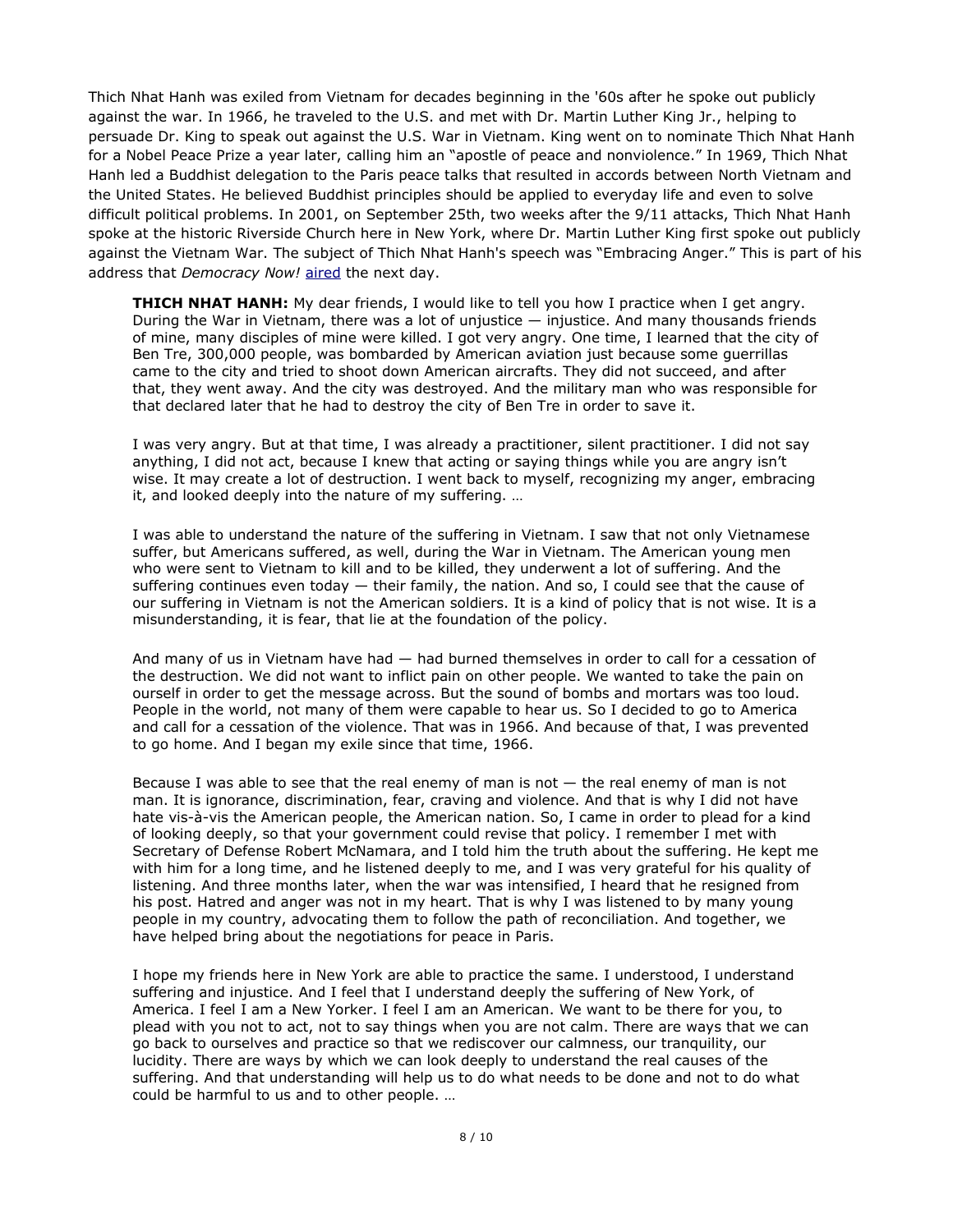And if we can listen to each other, we can also listen to the people outside of the country. Many of them are in a situation of despair. Many suffer because of injustice and discrimination. The amount of violence and despair in them is very huge. And if we'd know how to listen as a nation to their suffering, we can already bring a lot of relief. They feel that they are being understood. That can defuse the bomb already.

**AMY GOODMAN:** World-renowned Buddhist monk, antiwar activist, poet and teacher Thich Nhat Hanh, speaking just two weeks after the September 11th attacks right here in New York at Riverside Church. Thich Nhat Hanh died Saturday at the age of 95.

For more, we are joined by his longtime friend and fellow peace activist, Father John Dear, former director of the Fellowship of Reconciliation, the group that first brought Thich Nhat Hanh to the United States in the 1960s.

Father Dear, welcome back to *Democracy Now!* That was when he met with Dr. Martin Luther King, influenced him to write the speech against the War in Vietnam, and then King nominated Thich Nhat Hanh for a Nobel Peace Prize. Talk about your relationship.

**FR. JOHN DEAR:** Thank you so much, Amy. And thank you for playing that beautiful clip.

So, I knew Thay because of my friendship with Daniel Berrigan and because I was the director of Fellowship of Reconciliation, but I had been in contact with him in the late '80s and early '90s. Remember, Amy, the Fellowship of Reconciliation is the group that brought him to the United States in 1966. And our friend John Heidbrink was the genius who set this up. His idea was: Nobody knew who Thich Nhat Hanh was; I need to bring, introduce this unknown Vietnamese monk to the three most important religious leaders in the United States — Martin Luther King, Thomas Merton and Daniel Berrigan. And that was brilliant. And each of them were changed by Thich Nhat Hanh. Dr. King said he had never met anybody like him, and same with Thomas Merton. And then Daniel Berrigan became very close with him. And after Dan got out of prison, moved to Paris and lived with him in 1974 and '75.

And so, I met him. I spent a day with him when I became the executive director of the Fellowship of Reconciliation in the late '90s, and knew him up 'til — actually, spent a day with him shortly before his massive stroke in 2016 in Plum Village. So I got to know him personally and talk about all these things, our friends, especially Daniel Berrigan, peace movement, nonviolence. He was always challenging me and criticizing me, but, wow, he was really an embodiment of peace and gentleness and nonviolence.

He practiced what he preached. And his message to me and the peace movement in the United States was: Be the peace you want to seek. He had that sentence, "To practice nonviolence, you have to become nonviolence." And he did that. So, all his teachings about engaged Buddhism and mindfulness and living in the present moment of peace and being as nonviolent as you can to yourself and everyone, and part of the engagement in the world, as you saw in that speech, of disarming the world, he said — and really important to activists who care about justice and disarmament and creation — we more than all have to be on our game and totally centered in peace 24/7. And it was a great pleasure and joy to know the great man. I had a feeling, every time I was with him, it was like being with Gandhi. You know, he was so peaceful.

**AMY GOODMAN:** Well, Father Dear, we're going to do a [Part 2](https://www.democracynow.org/2022/1/25/father_john_dear_on_thich_nhat) with you, talking about the life of Thich Nhat Hanh. You were also a dear friend of Archbishop Desmond Tutu, who we also lost in the last weeks, and we'll talk about him, as well. Father John Dear, longtime peace activist, Catholic priest, executive director of the Beatitudes Center, now in Big Sur, California.

That does it for our show. *Democracy Now!* produced with Renée Feltz, Mike Burke, Deena Guzder, Messiah Rhodes, Nermeen Shaikh, María Taracena, Tami Woronoff, Charina Nadura. Special thanks to Julie Crosby. I'm Amy Goodman, with Juan González.